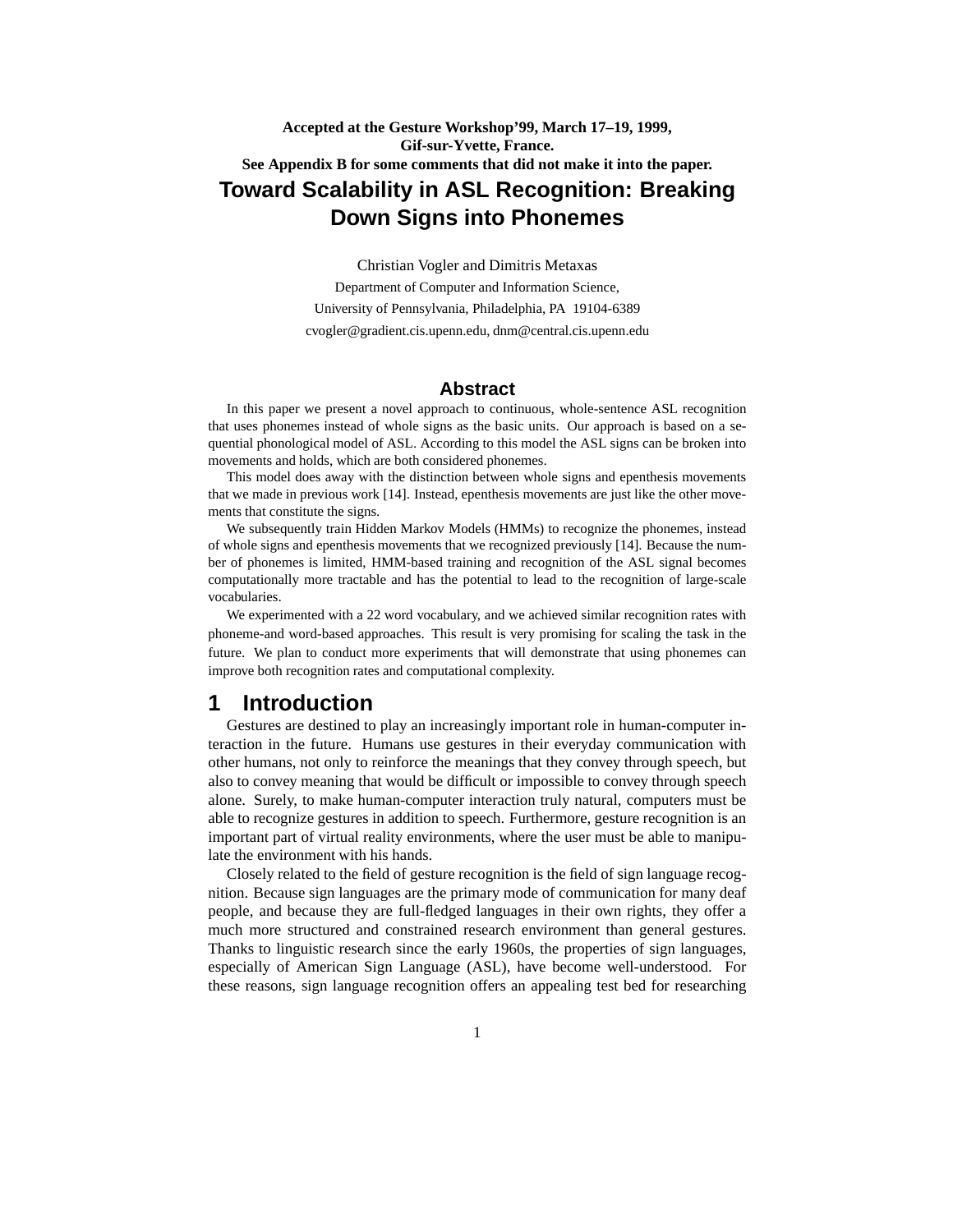the more general problems of gesture recognition. Last but not least, working sign language recognition systems would also make the interaction of deaf people with their surroundings easier.

Possibly the most significant property of sign languages is that signs do not consist of unanalyzable wholes. They can be broken down into parts in a systematic manner, much like words in spoken languages can be broken down. Such a breakdown is an essential prerequisite for building truly scalable systems with large vocabularies (or gesture sets).

Yet, to date, research on systematically breaking down signs into their constituent parts for recognition purposes has been sketchy. If such research addressed the problem at all, it followed the early transcription system of ASL by Stokoe [12]. This system has several shortcomings, the most serious of them being that it treats all aspects of signs as occurring in parallel. More recent research in the late 1980s and early 1990s has shown that sequentiality is a very important feature of sign languages, and that it should in fact be the base for a good phonological model of ASL [7, 2].

In this paper we explore the possibilities of basing continuous, whole-sentence ASL recognition on a sequential phonological model. Our focus is strictly on phonology. We do away with the distinction between whole signs and epenthesis movements that we made in previous work [14], and unify them in a single phonological framework. Epenthesis movements are just like the movements that constitute signs. Although morphology, syntax, and semantics are important aspects of sign language recognition, they are beyond the scope of this paper. For simplicity, we do not address handshapes and nonmanual features, such as facial expressions, in this paper either. However, this is not a limitation, because they can be expressed in terms of phonemes as well.

We begin with an overview of related work, then proceed to a discussion of ASL phonology, and show how Hidden Markov Models can be used to capture statistical variations in sign movements. We then provide preliminary experiments with a 22 sign vocabulary to validate our assumptions about phonological modeling of ASL. Finally, we provide a discussion of open research questions.

## **2 Related Work**

Most previous work has focused on isolated sign language recognition with clear pauses after each sign. These pauses make it a much easier problem than continuous recognition without pauses between the individual signs, because explicit segmentation of a continuous input stream into the individual signs is very difficult. For this reason, work on isolated recognition often does not generalize easily to continuous recognition.

M. B. Waldron and S. Kim use neural networks to recognize a small set of isolated signs [16]. They use Stokoe's transcription system [12] to separate the handshape, orientation, and movement aspects of the signs. M. W .Kadous uses Power Gloves to recognize a set of 95 isolated Auslan signs with 80% accuracy, with an emphasis on computationally inexpensive methods [5]. R. Erensthteyn and colleagues use neural networks to recognize fingerspelling [3].

Kirsti Grobel and Marcell Assam use HMMs to recognize isolated signs with 91.3% accuracy out of a 262-sign vocabulary. They extract the features from video recordings of signers wearing colored gloves. [4]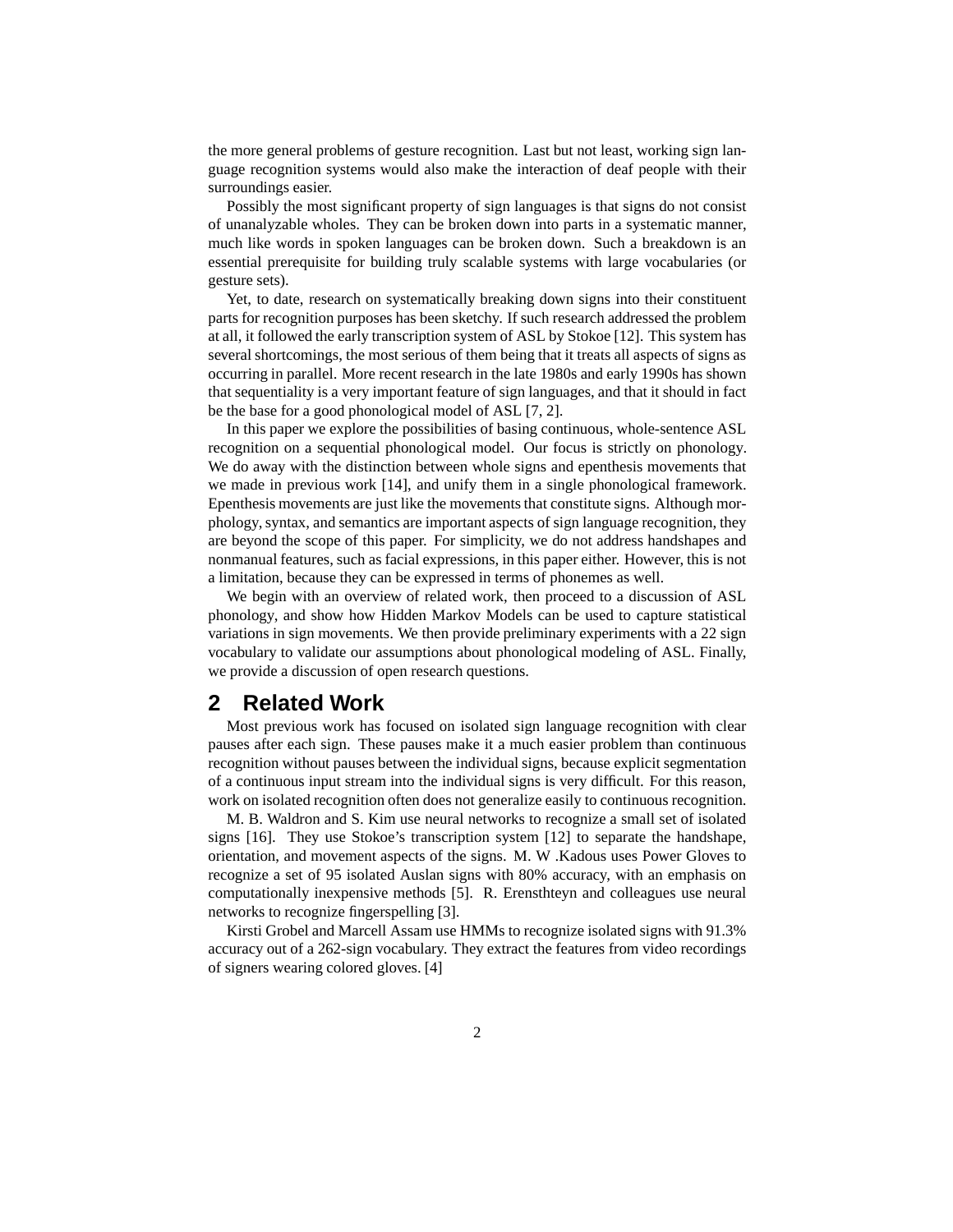There is still relatively little work on continuous sign language recognition. Most of it is based on Hidden Markov Models (HMMs). HMMs offer the advantage of being able to segment a data stream into its constituent signs implicitly, thus bypassing the difficult problem of segmentation.

T.Starner and A .Pentland use a view-based approach with a single camera to extract two-dimensional features as input to HMMs with a 40-word vocabulary and a strongly constrained sentence structure consisting of a pronoun, verb, noun, adjective, and pronoun in sequence [11]. They assume that the smallest unit in sign language is the whole sign and make no further effort to break the signs down into their constituent parts.

Y. Nam and K. Y. Wohn [8] use three-dimensional data as input to HMMs for continuous recognition of a very small set of gestures. They introduce the concept of movement primes, which make up sequences of more complex movements.

R. H. Liang and M. Ouhyoung use HMMs for continuous recognition of Taiwanese Sign Language with a vocabulary between 71 and 250 signs. [6] They work with Stokoe's model [12] to detect the handshape, position, orientation, and movement aspects of the running signs. Unlike other work in this area, they do not use the HMMs to segment the input stream implicitly. Instead, they perform explicit segmentation based on discontinuities in the movements. They perform the integration of the handshape, position, orientation, and movement aspects at a higher level than the HMMs. The sequential aspects of sign language also manifest themselves only at that higher level.

C. Vogler and D. Metaxas use HMMs for continuous ASL recognition with a vocabulary of 53 signs and a completely unconstrained sentence structure [14, 15]. In [15] they use whole-word context-dependent modeling for the HMMs, which segment the input stream implicitly. They couple this approach with a purely computer-vision based analysis that segments the input stream explicitly and extracts its geometric properties to back up the HMM modeling. In [14] they drop whole-word context-dependent modeling in favor of modeling transitions between signs explicitly. These transitions are known as **movement epenthesis** and are an integral part of ASL phonology. However, they still use whole signs as the smallest units of ASL.

This paper is an extension of the work done in [14]. Our goal is to abandon the notion of whole signs as the smallest units of ASL and replace them with phonemes. We strive to treat the aspects of ASL phonology at the HMM level as comprehensively as possible, including the sequential aspects. We now summarize the relevant linguistic research in ASL.

## **3 American Sign Language Phonology**

Before we review what is known about ASL phonology, a quick note about terminology. Although sign languages appear to be radically different from spoken languages, the differences are largely in appearance, rather than in the underlying concepts. Most concepts from spoken language linguistics readily carry over to sign language linguistics. For this reason we follow the established terminology of spoken language linguistics.

A **phoneme** is defined to be the smallest contrastive unit in a language; that is, a unit that distinguishes one word from another. In ASL, an example of such a phoneme would be the downward movement in the sign for "good." Phonemes are especially interesting for recognition purposes, because their number is limited in any language,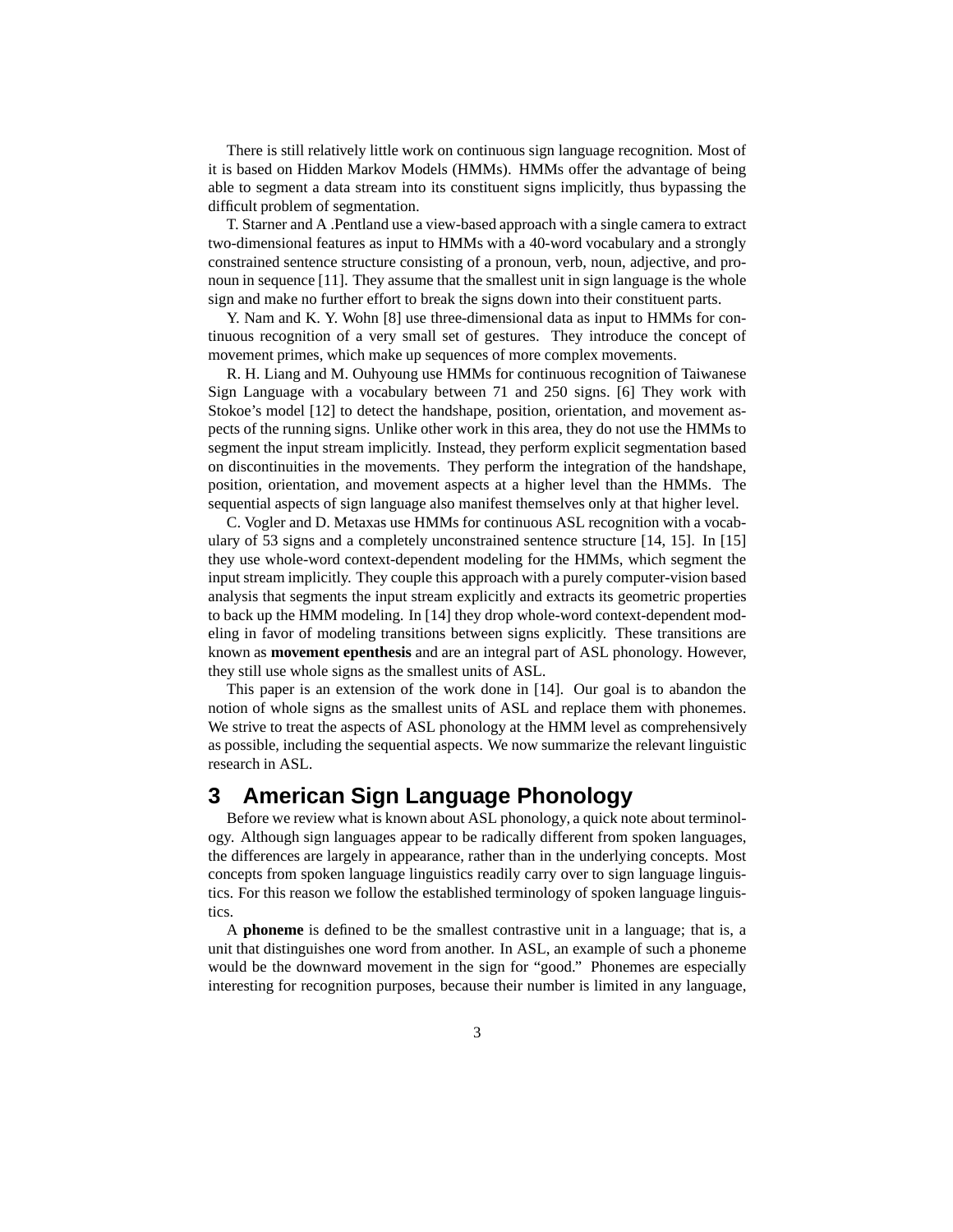as opposed to an unlimited number of words that can be built from the phonemes. This limited set of phonemes helps keeping speech recognition tractable. We attempt to show that they can also help keep ASL recognition tractable.

#### **3.1 Stokoe's system**

W. Stokoe realized that signs can indeed be broken down into smaller parts [12]. He used this observation for devising a transcription system. This transcription system assumes that signs can be broken down into three parameters (phonemes), which consist of the location of the sign (**tabula** or **tab**), the handshape (**designator** or **dez**), and the movement (**signation** or **sig**).

A fundamental assumption of this system is that the tab, dez, and sig contrast only simultaneously. That is, variations in the sequence of these parameters within a sign are considered not to be significant. Many other transcription systems are based on the Stokoe system, such as [9].

#### **3.2 Segmental Models**

S. Liddell and R. Johnson argued convincingly against Stokoe's assumption that there was no sequential contrast in ASL. They went even further and made sequential contrast the basis of ASL phonology [7]; that is, instead of emphasizing the simultaneous occurrence of phonemes in ASL, they emphasized sequences of phonemes. Such models are called **segmental models.**

S. Liddell and R. Johnson describe two major classes of segments in their Movement-Hold model in [7], which they call **movements** and **holds**. Movements are defined as those segments during which some aspect of the signer's configuration changes, such as a change in handshape, a hand movement, or a change in hand orientation. Holds are defined as those segments during which all aspects of the signer's configuration remain stationary; that is, the hands remain stationary for a brief period of time.

Signs are made up of sequences of movements and holds. Some common sequences are *HMH* (a hold followed by a movement followed by another hold, such as "good"), *MH* (a movement followed by a hold, such as "sit"), and *MMMH* (three movements followed by a hold, such as "chair"). Attached to each segment is a **bundle of articulatory features** that describe the hand configuration, orientation, and location. In addition, movement segments have features that describe the type of movement (straight, round, sharply angled), as well as the plane and intensity of movement.

Although the Movement-Hold model has some shortcomings, such as the absence of nonmanual features and the presence of redundancy, its basic sequential structure has been accepted [2]. In addition, a sequential phonological model is ideally suited for a Hidden Markov Model recognition framework, see Section 4.

In this paper we follow the ideas of the Movement-Hold model, but focus only on the movement types and the locational features. We also add wrist rotation movements and the directions in which the movements take place to the description of the movement types. In the Movement-Hold model wrist rotations and directions of movement are implicit in the articulatory bundles; however we found it impractical to model our recognition framework in this way.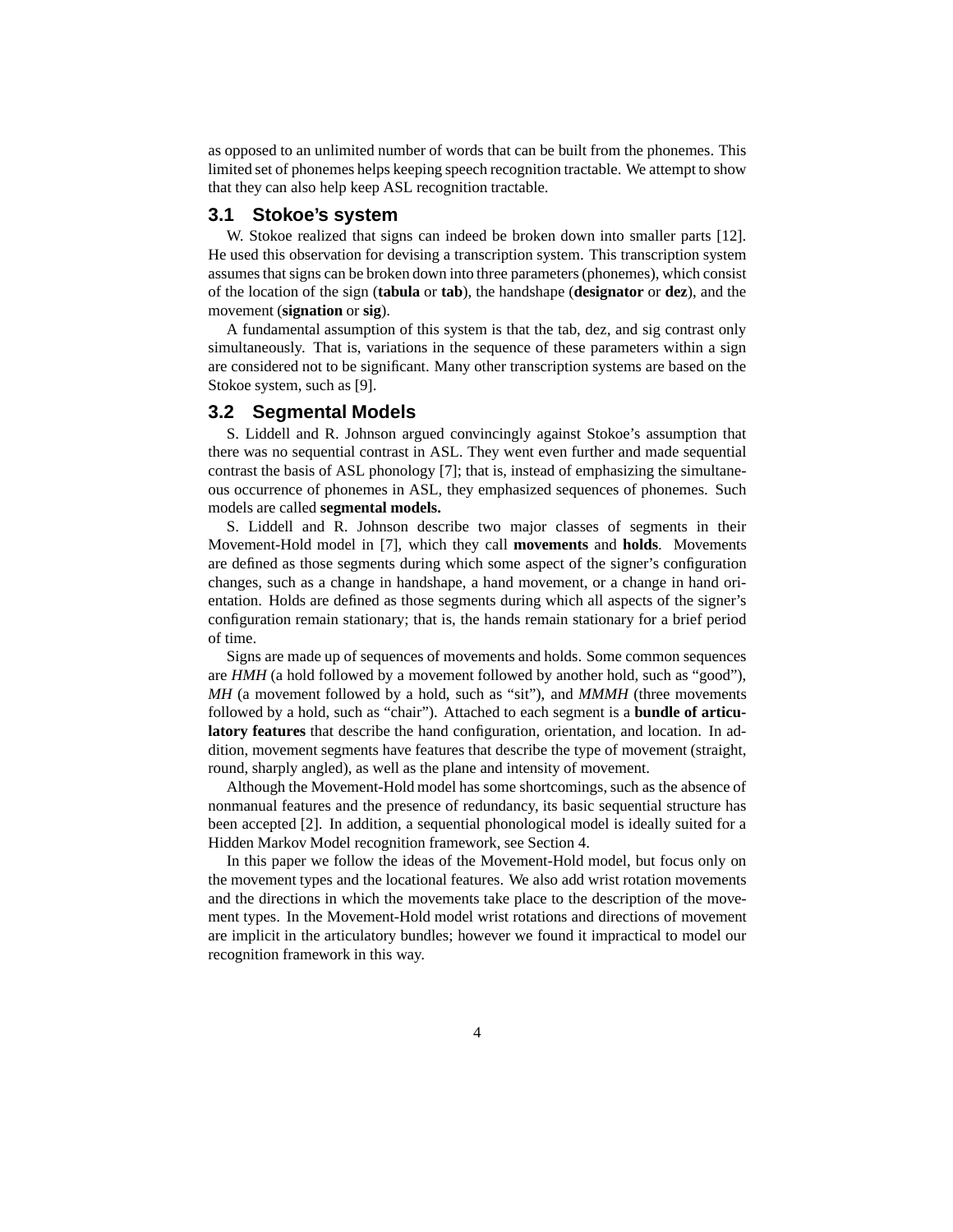In Table 1 and Figure 1 we give a partial overview of the different descriptions of movements and locations that we used. In addition, the locations can be modified with the distance from the body, and with the vertical and horizontal distance from the basic location.

If a location does not touch the body, it can be prefixed with one of these distance markers: *p* (proximal), *m* (medial), *d* (distal), or *e* (extended), in order of distance to the body. If a location is centered in front of the body, the distance marker is suffixed with a 0. If the location is at the side of the chest, the distance marker is suffixed with a 1, and if the location is to the right (or left) of the shoulder, the distance marker is suffixed with a 2. For example, *d-1-TR* means a location a comfortable arm's length away from the right side of the trunk (torso). Further markers describe the vertical offset to the basic location and whether the location is on the same side or opposite side of the body as the hand. These are described in detail in [7].

| Movement           | Transcriptions used                                                                        |  |  |
|--------------------|--------------------------------------------------------------------------------------------|--|--|
| straight           | $str_{Away}$ , $str_{Ioward}$ , $str_{Down}$ , $str_{Up}$ , $str_{Left}$ , $str_{Right}$ , |  |  |
|                    | $str_{DownAway}, str_{DownRightAway}$                                                      |  |  |
| short straight     | $str_{ShortUp}, str_{ShortDown}$                                                           |  |  |
| circle in vertical | $rnd_{VP}$                                                                                 |  |  |
| plane              |                                                                                            |  |  |
| wrist rotation     | $rot_{Away}$ , $rot_{Toward}$ , $rot_{Up}$ , $rot_{Down}$                                  |  |  |

Table 1: Partial list of movements. Note that the description of the movements deviates from the approach used by the Movement-Hold model.



Figure 1: Partial list of body locations used in the Movement-Hold Model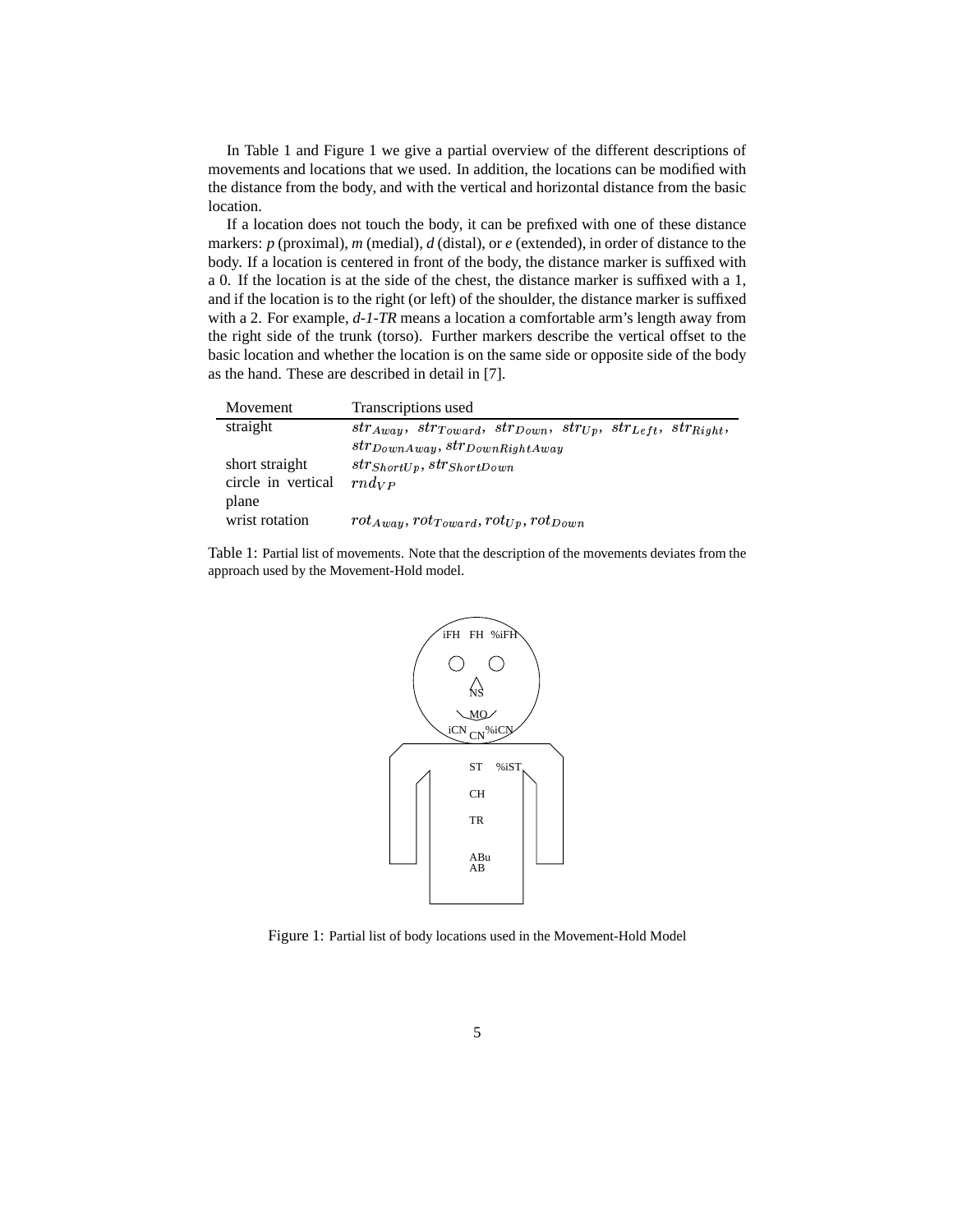#### **3.3 Phonological Processes**

S. Liddell and R. Johnson also describe several phonological processes in ASL [7]. A phonological process changes the appearance of an utterance through well-defined rules in phonology, but does not change the meaning of the utterance. In order to achieve robustness, a recognition system must be able to cope with such processes.

The most basic, and at the same time also most important phonological process is called **movement epenthesis**. It consists of the insertion of extra movements between two adjacent signs, and it is caused by the physical characteristics of sign languages. For example, in the sequence "father read," the sign for "father" is performed at the forehead, and the sign for "read" is performed in front of the trunk. Thus, an extra movement from the forehead to the trunk is inserted that does not exist in either of the two signs' lexical forms (Figure 2).



Figure 2: Movement epenthesis. The arrow in the middle picture indicates an extra movement between the signs for "FATHER" and "READ" that is not present in their lexical forms.

Movement epenthesis poses a problem for ASL recognizers, because the appearance of the movement depends on which two signs appear in sequence. We handle this problem by modeling such movements explicitly. Ideally, these movements should be captured by the same phonemes as we use for the movements within signs. Unfortunately, epenthesis movements are not as well-defined and researched as the movements that constitute the actual signs. Therefore, we choose to model each epenthesis movement as a separate phoneme for the time being. We do not yet model any other phonological processes in ASL, such as hold deletion and metathesis (which allows for swapping of the order of segments under certain circumstances).

We now cover briefly how to model ASL phonemes with Hidden Markov Models.

## **4 Hidden Markov Models**

There are always statistical variations in the way that humans perform movements, even if they perform two identical signs successively. A recognition system must be able to handle these variations. Hidden Markov Models (HMMs) are a state-based statistical model especially suitable for modeling a signal over time. They have been used successfully in speech recognition, and more recently in gesture and sign language recognition.

The underlying idea is to have a distinct HMM for each phoneme. These HMMs are trained to yield the maximum probability for the signal representing their respective phoneme. For the recognition task, compute the probabilities that parts of the input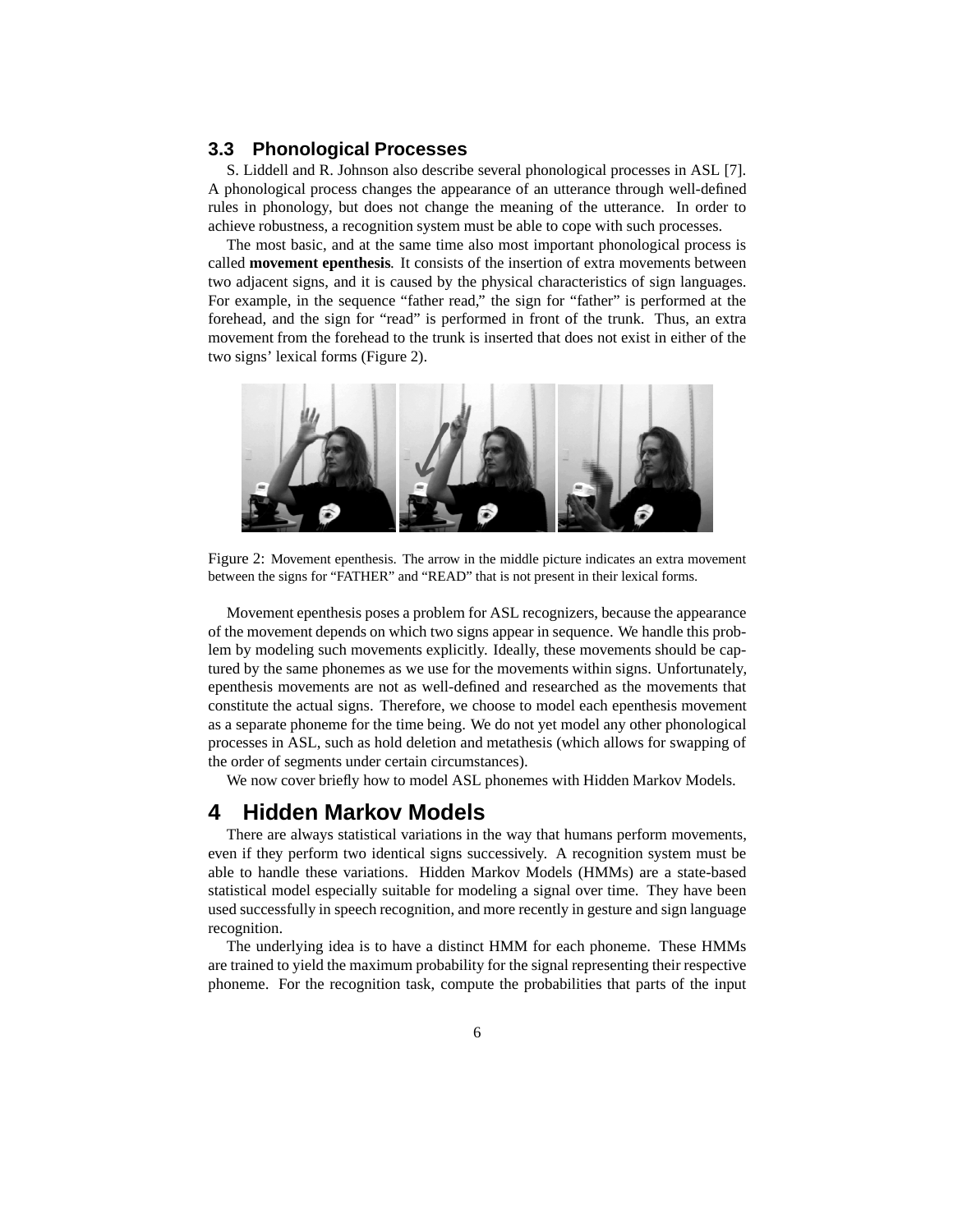signal could have been generated by the HMMs and pick the most probable HMM as the recognized phoneme. For a thorough discussion of HMM theory see [10], and for a thorough discussion of the details of using HMMs for sign language recognition, see [13, 14].

#### **4.1 Phoneme Modeling with HMMs**

Training HMMs that represent movement and hold phonemes is a straightforward process. However, from looking at the phonetic transcriptions of ASL signs, it becomes clear that many signs start with a movement phoneme (that is, they follow the *MH, MMMH,* or *MHMH* pattern). Since we classify movement phonemes only by their type and direction of movement, which can take place anywhere in the signing space, we do not get a good estimate of a sign's location until we encounter the first hold segment. Particularly for the *MMMH* pattern, this can lead to unnecessary classification errors for the sign's location.

This problem can be alleviated by adding HMMs that do not have a phonetic equivalent in the Movement-Hold model. Their sole purpose is to obtain an estimate of the location at the beginning of signs that begin with a movement segment. They are different from hold models in that they do not require the hand to remain stationary for any length of time.

Training the HMMs representing the epenthesis phonemes is more complicated than training the movement and hold HMMs. The reason is that there are many more epenthesis models than models of any other kind of phonemes. In the worst case, there must be an epenthesis phoneme from every location in the signing space to every other location in the signing space. Just for the 20 major body locations defined by the Movement-Hold model, this would yield  $20^2 = 400$  phonemes.

Fortunately, we can reduce the number of epenthesis models by taking advantage of the similarities between many of the epenthesis phonemes. For example, for practical purposes, there is no difference between a movement from the side of the forehead to the chest, and the center of the forehead to the chest (*iFH* to *CH*, and *FH* to *CH*, respectively). Thus, these two phonemes can be covered by a single model. Applying such optimizations allowed us to cut the number of epenthesis models into half. Future work should express epenthesis models completely in terms of the movements that already exist in ASL, so as to ameliorate this problem even more.

The single greatest advantage of breaking down the signs into the individual phonemes is that it limits the number of HMMs that need to be trained. There is only a finite number of distinct phonemes, whereas the number of possibilities to combine them into words is practically unlimited. Although there is no real benefit in modeling phonemes as opposed to whole signs for small-scale applications, it is the only way to make large-scale applications possible. The benefits become particularly obvious when context-dependent HMMs are used. Using a HMM for every possible sequence of two phonemes is tractable. Using a HMM for every possible sequence of two signs is not, even if the vocabulary is as small as 150 signs, because the number of required models is the square of the vocabulary size.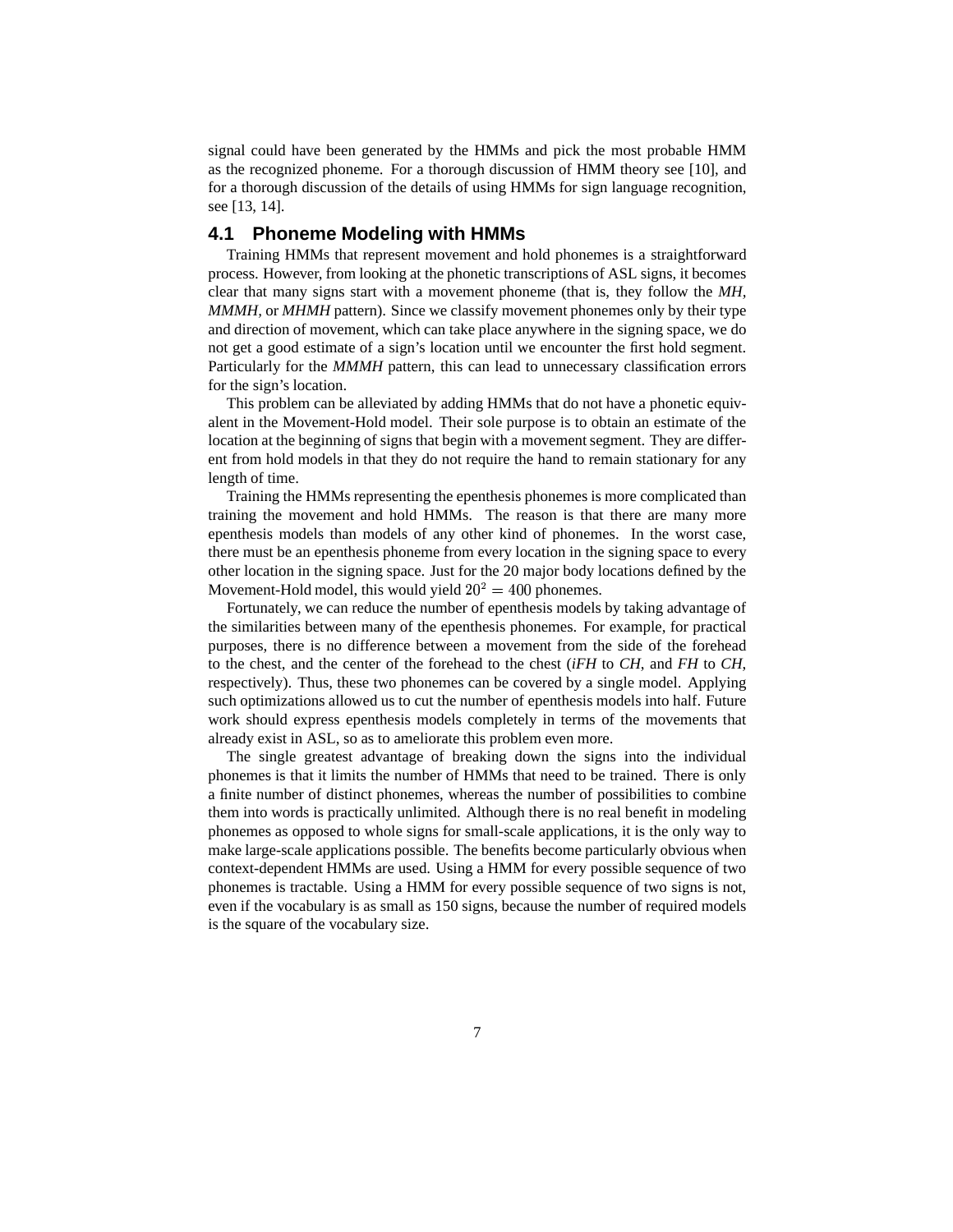#### **4.2 Local Features and Global Features**

Recognition performance depends significantly on the features that are extracted from the input signal. Some features that we use are extremely localized; that is they characterize the signal only in the immediate vicinity of a specific point in time. Both the position of the hands in the signing space and the velocities of the hands are examples of local features. They do not reveal anything about the behavior of the signal just a hundred milliseconds from the time at which they are sampled.

But particularly ASL movement phonemes describe geometric properties of the signal on a more global level, such as movements along a straight line, or along an arc. Thus, it is desirable to have a quantitative measure of some of the signal's global properties. An example of such a measure is how well the signal fits a line or a plane within a specific time interval.

This measure can be easily computed by estimating the covariance matrix over the points in the time interval and taking its eigenvalues. If the largest eigenvalue is significantly larger than the other two eigenvalues, the signal fits a line well. If the two largest eigenvalues are nearly equally large, and significantly larger than the smallest eigenvalue, the signal fits a plane well. These relationships can be quantified with two numbers by taking the square roots of the two largest eigenvalues, and normalizing them such that the sum of the square roots of all three eigenvalues is 1.

## **5 Experiments**

We designed several experiments to verify that breaking down signs into phonemes is a viable approach in ASL recognition. Our vocabulary consisted of 22 signs with the phonetic transcriptions listed in Table 3 in Appendix A. Note that the phonemes beginning with an "M" are movement phonemes, phonemes beginning with an "H" are hold phonemes, and "phonemes" beginning with an "S" denote the additional HMMs mentioned in Section 4.1 along with the locations they are to estimate.

We collected 499 sentences of different length, with 1610 signs overall, with an Ascension Technologies MotionStar<sup>™</sup> magnetic tracking system. This system gave us three-dimensional positions and orientations of the hands and other body parts at 60 frames per second.

We split the 499 sentences into 400 training examples with 1292 signs and 99 test examples with 318 signs. No part of the test examples was used for any part of the training of the HMMs. We conducted three differenttypes of experiments, one of which was a control experiment that measured the performance of word-level HMMs along with movement epenthesis modeling. This control experiment was similar to the one conducted in [14]. The other two experiments tested the performance of the phonemelevel HMMs, one without global features, and one with global features.

To keep the experiments simple, we looked only at features extracted from the right hand. In all cases, the local features were the right hand's position in space, relative to the signer's base of the spine, and the right hand's velocities. The global features consisted of the two largest normalized eigenvalues, as described in Section 4.2. The results are given in Table 2. We use word accuracy as our evaluation criterion. It is computed by subtracting the number of insertion errors from the number of correctly spotted signs.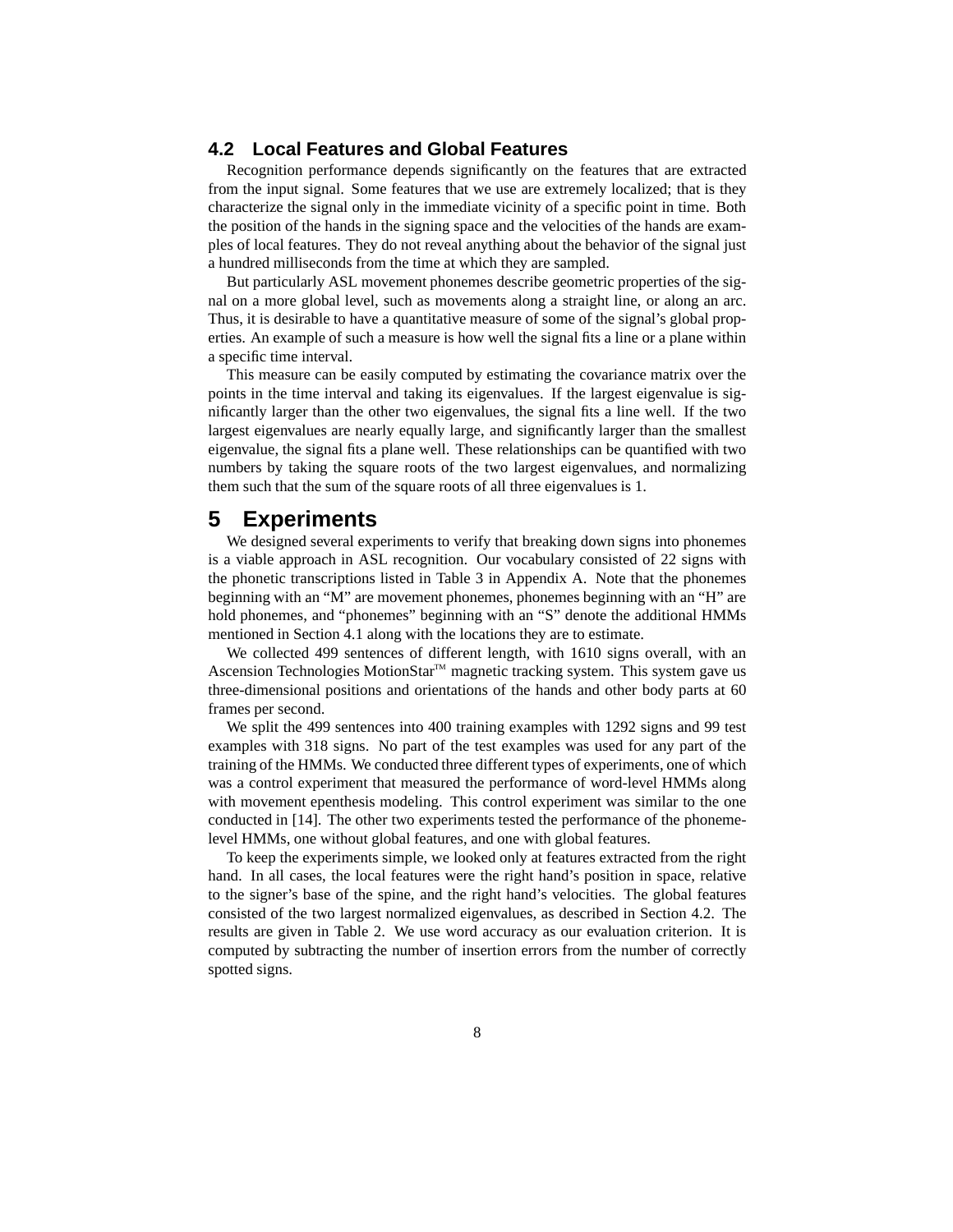The results indicate that the phoneme-level HMMs did not perform significantly worse than the word-level HMMs. They also indicate that global features are a valuable characterization of the signal. Both the breakdown of signs into movement and hold phonemes, and the research on global features look promising.

| Type of experiment             | Word acc. | <b>Details</b>                   |
|--------------------------------|-----------|----------------------------------|
| word-level                     | 91.82%    | H=296, D=10, S=12, I=4 N=318     |
| phoneme-level, local features  | 88.36%    | $H=286$ , D=14, S=18, I=5, N=318 |
| phoneme-level, global features | 91.19%    | $H=294$ , D=8, S=16, I=4, N=318  |

Table 2: Results of recognition experiments. H denotes the number of correct signs, D the number of deletion errors, S the number of substitution errors, I the number of insertion errors, and N the total number of signs in the test set.

## **6 Discussion and Future Work**

We showed that it is possible for phoneme-level HMMs to achieve ASL recognition performance comparable to word-level HMMs. However more work needs to be done to establish the validity of the results, they are already very important. The entire question of whether it is possible to scale ASL recognition to large vocabularies hinges on this result. We also showed that analyzing the input stream for global features has the potential to make a large impact on recognition performance.

There are, however, many questions that still need to be resolved. In the experiments described in this paper, we have looked only at the right hand. The left hand should remain as independent from the right hand as possible, both from a linguistic point of view and a technical point of view. Liddell and Johnson argue that the two hands are more or less independent from each other, as well as that the articulatory bundles are relatively independent from each other [7]. From a technical point of view, if the two hands were dependent on each other, it would cause a combinatorial explosion of different phonemes. It seems that the answer to these questions lies in using several HMMs in parallel, either independently, or as Coupled Hidden Markov Models [1]. The hand configuration and orientation features could be incorporated in a similar way.

Future research should also look at ways to express the epenthesis phonemes in terms of phonemes that occur during regular signs, so as to cut down on the number of distinct phonemes. Finally, training biphone or triphone context-dependent HMMs, analogous to speech recognition, might be a way to improve recognition performance even further.

#### **Acknowledgments**

This work was supported in part by a NSF Career Award NSF-9624604, ONR-DURIP'97 N00014-97-1-0385 and N00014-97-1-0396, ONR Young Investigator Proposal, and NSF IRI-97-01803.

## **References**

[1] M. Brand, N. Oliver, and A. Pentland. Coupled hidden markov models for complex action recognition. In *Proceedings of the IEEE Conference on Computer Vision and Pattern Recognition*, 1997.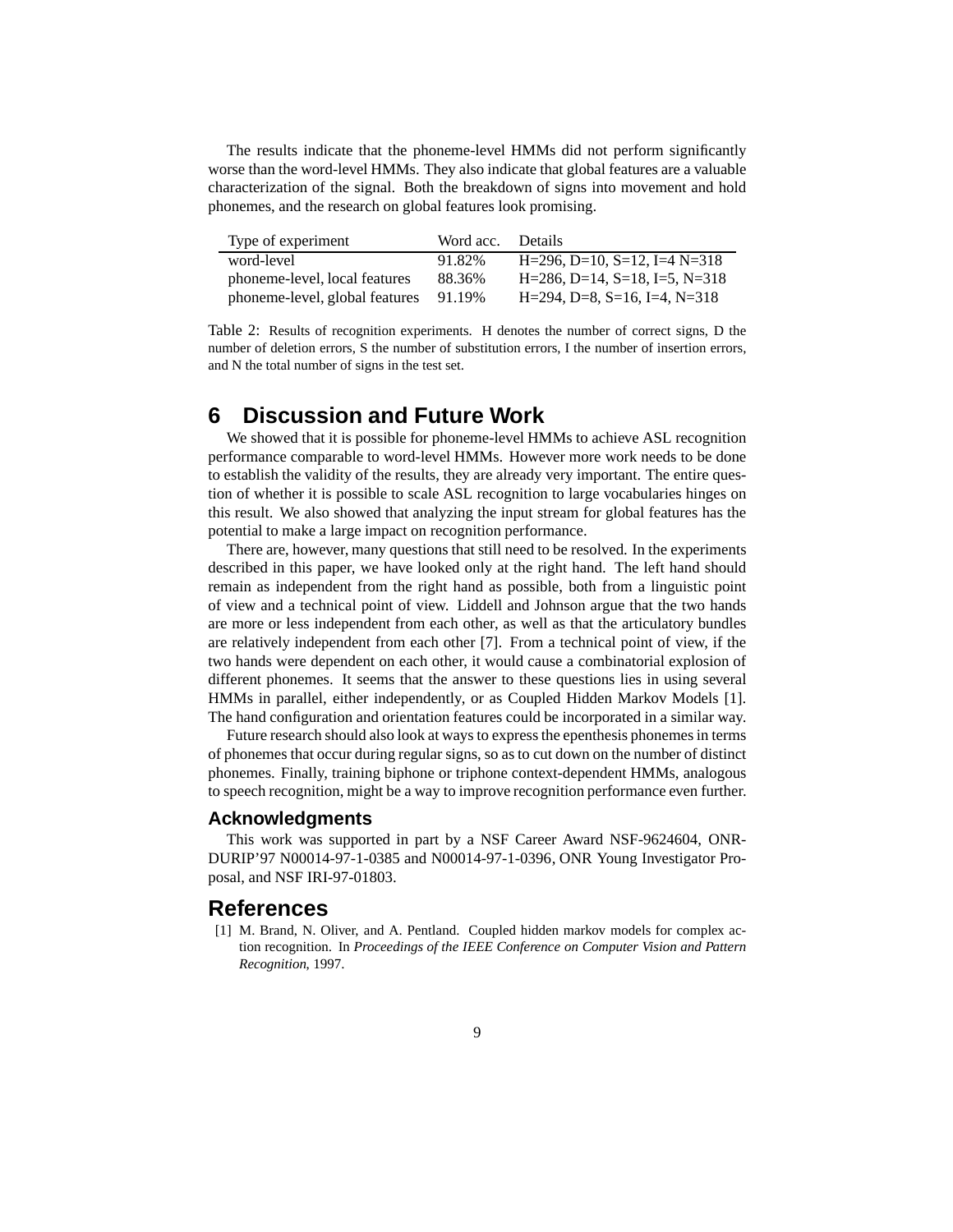- [2] Geoffrey R. Coulter, editor. *Current Issues in ASL Phonology*, volume 3 of *Phonetics and Phonology*. Academic Press, Inc., San Diego, CA, 1993.
- [3] R. Erenshteyn and P. Laskov. A multi-stage approach to fingerspelling and gesture recognition. To appear in the proceedings of the Workshop on the Integration of Gesture in Language and Speech, Wilmington, DE, USA, 1996.
- [4] Kirsti Grobel and Marcell Assam. Isolated sign language recognition using hidden Markov models. In *Proceedings of the IEEE International Conference on Systems, Man and Cybernetics*, pages 162–167, Orlando, FL, 1997.
- [5] Mohammed Waleed Kadous. Machine recognition of Auslan signs using PowerGloves: Towards large-lexicon recognition of sign language. In Lynn Messing, editor, *Proceedings of WIGLS. The Workshop on the Integration of Gesture in Language and Speech*, pages 165– 174, Applied Science and Engineering Laboratories Newark, Delaware and Wilmington, Delaware, October 1996.
- [6] R.-H. Liang and M. Ouhyoung. A real-time continuous gesture recognition system for sign language. In *Proceedings of the Third International Conference on Automatic Face and Gesture Recognition*, pages 558–565, Nara, Japan, 1998.
- [7] Scott K. Liddell and Robert E. Johnson. American Sign Language: The phonological base. *Sign Language Studies*, 64:195–277, 1989.
- [8] Yanghee Nam and Kwang Yoen Wohn. Recognition of space-time hand-gestures using hidden Markov model. To appear in ACM Symposium on Virtual Reality Software and Technology, 1996.
- [9] Siegmund Prillwitz, Regina Leven, Heiko Zienert, Thomas Hanke, and Jan Henning. *Ham-NoSys. Version 2.0; Hamburg Notation System for Sign Languages. An introductory guide*, volume 5 of *International Studies on Sign Language and Communication of the Deaf*. Signum Verlag, Hamburg, 1989.
- [10] L. R. Rabiner. A tutorial on Hidden Markov Models and selected applications in speech recognition. *Proceedings of the IEEE*, 1989.
- [11] Thad Starner and Alex Pentland. Real-time American Sign Language recognition from video using Hidden Markov Models. Technical Report 375, MIT Media Laboratory, 1996.
- [12] William C. Stokoe. *Sign Language Structure: An Outline of the Visual Communication System of the American Deaf*. Studies in Linguistics: Occasional Papers 8. Linstok Press, Silver Spring, MD, 1960. Revised 1978.
- [13] Christian Vogler and Dimitris Metaxas. ASL recognition based on a coupling between HMMs and 3D motion analysis. Technical report, MS-CIS-98-21, Department of Computer and Information Science, University of Pennsylvania.
- [14] Christian Vogler and Dimitris Metaxas. Adapting hidden Markov models for ASL recognition by using three-dimensional computer vision methods. In *Proceedings of the IEEE International Conference on Systems, Man and Cybernetics*, pages 156–161, Orlando, FL, 1997.
- [15] Christian Vogler and Dimitris Metaxas. ASL recognition based on a coupling between HMMs and 3D motion analysis. In *Proceedings of the IEEE International Conference on Computer Vision*, pages 363–369, Mumbai, India, 1998.
- [16] M. B. Waldron and Soowon Kim. Isolated ASL sign recognition system for deaf persons. *IEEE Transactions on Rehabilitation Engineering*, 3(3):261–71, September 1995.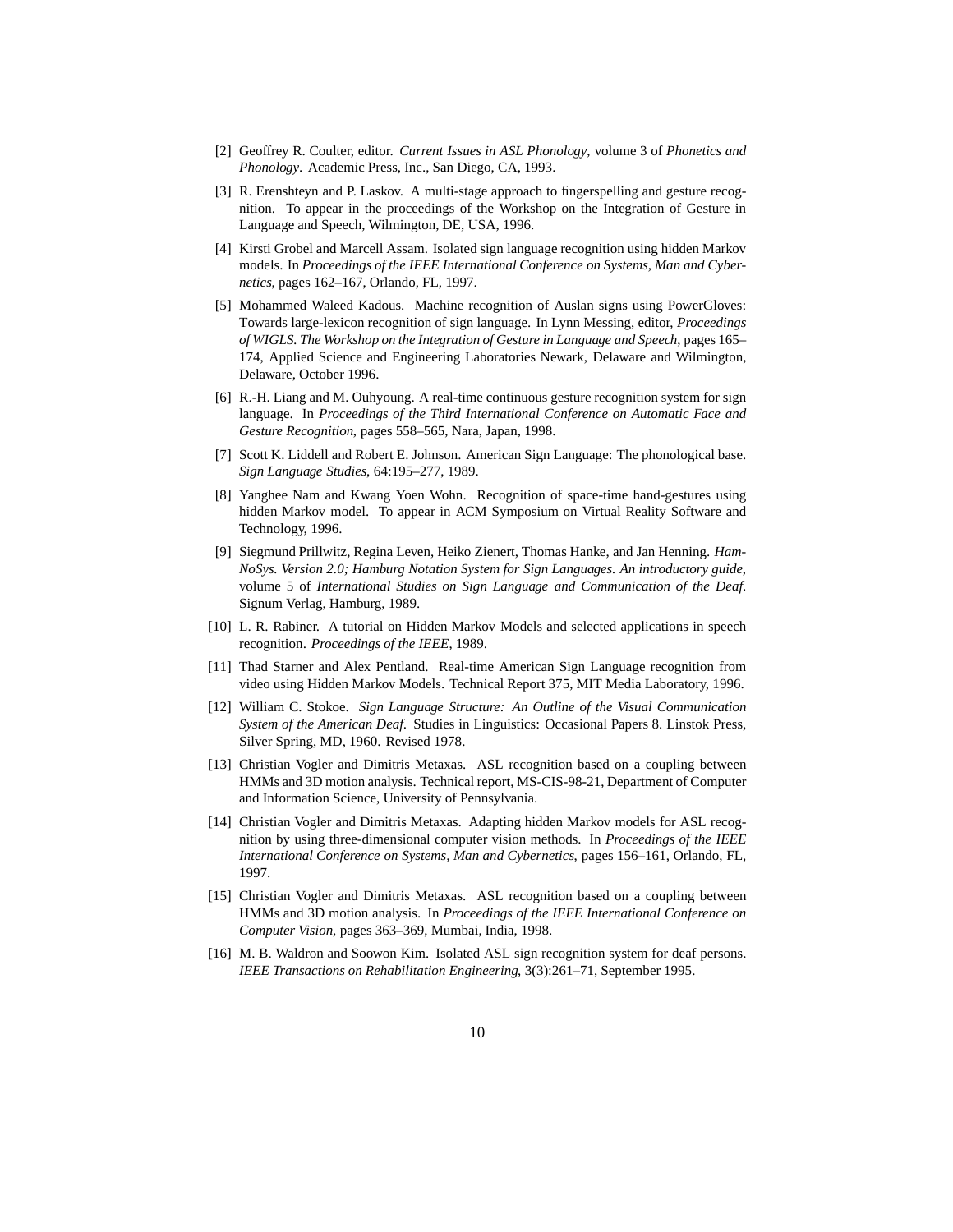# **A Phonetic Transcriptions**

| Sign        | Transcription                                                                                 |
|-------------|-----------------------------------------------------------------------------------------------|
| L           | $S$ -{p-0-CH} $M$ -{str <sub>Toward</sub> } $H$ -{CH}                                         |
| man         | $H$ -{FH} $M$ -{str <sub>Down</sub> } $M$ -{str <sub>Toward</sub> } $H$ -{CH}                 |
| woman       | $H$ -{CN} $M$ -{ $str_{Down}$ } $M$ -{ $str_{Ioward}$ } $H$ -{CH}                             |
| father      | S- $\{p\text{-}0\text{-}FH\}$ M- $\{str_{Toward}\}$ M- $\{str_{Away}\}$ M- $\{str_{Toward}\}$ |
|             | $H$ -{ $FH$ }                                                                                 |
| mother      | S- $\{p\text{-}0\text{-}CN\}$ M- $\{str_{Toward}\}$ M- $\{str_{Away}\}$ M- $\{str_{Toward}\}$ |
|             | $H - \{CN\}$                                                                                  |
| interpreter | S-{m-1-CH} M-{ $rot_{Down}$ } M-{ $rot_{Up}$ } M-{ $rot_{Down}$ } S-{p-                       |
|             | 1-CH M-{ $str_{Down}$ H-{m-1-TR}                                                              |
| teacher     | $S-$ {m-1-CH} M-{ $rot_{Away}$ } M-{ $rot_{Toward}$ } M-{ $rot_{Away}$ } S-                   |
|             | ${p-l-CH} M-{str_{Down}} H-{m-l-TR}$                                                          |
| chair       | $S$ -{m-1-TR} $M$ -{str <sub>ShortDown</sub> } $M$ -{str <sub>ShortUp</sub> }<br>$M-$         |
|             | $\{str_{ShortDown}\}$ H-{m-1-TR}                                                              |
| try         | $S$ -{p-1-TR} M-{str <sub>DownRightAway</sub> } H-{d-2-AB}                                    |
| inform      | $H$ -{iFH} $M$ -{str <sub>DownRightAway</sub> } $H$ -{d-2-TR}                                 |
| sit         | $S-$ {m-1-TR} $M-$ {str <sub>ShortDown</sub> } $H-$ {m-1-TR}                                  |
| teach       | $S-$ {m-1-CH} M-{ $rot_{Away}$ } M-{ $rot_{Toward}$ } M-{ $rot_{Away}$ }                      |
|             | $H$ -{ $m$ -1-CH}                                                                             |
| interpret   | $S-$ {m-1-CH} $M$ -{ $rot_{Down}$ } $M$ -{ $rot_{Up}$ } $M$ -{ $rot_{Down}$ } $H$ -           |
|             | ${m-1-CH}$                                                                                    |
| get         | $S - \{d - O - CH\}$ M- $\{str_{Toward}\}$ H- $\{p - O - CH\}$                                |
| lie         | S-{ $iCN$ } M-{ $str_{Left}$ } H-{% $iCN$ }                                                   |
| relate      | $S-$ {m-1-TR} M-{str <sub>Left</sub> } H-{m-0-TR}                                             |
| dont-mind   | $H$ -{NS} $M$ -{str <sub>DownRightAway</sub> } $H$ -{m-1-TR}                                  |
| good        | $H$ -{MO} $M$ -{ $str_{DownAway}$ } $H$ -{ $m$ -0-CH}                                         |
| gross       | $S$ -{ABu} M-{ $rnd_{VP}$ } M-{ $rnd_{VP}$ } H-{ABu}                                          |
| sorry       | $S-\{\%iSTu\} M-\{rnd_{VP}\} M-\{rnd_{VP}\} H-\{\%iSTu\}$                                     |
| stupid      | $S$ -{p-0-FH} M-{str <sub>Toward</sub> } H-{FH}                                               |
| beautiful   | $S$ -{p-0-FH} M-{ $rnd_{VP}$ } H-{p-0-iFH}                                                    |

Table 3: Phonetic transcriptions of the 22 sign vocabulary. The phonemes beginning with "M" denote movements, the phonemes beginning with "M" denote holds, and the phonemes beginning with "S" denote special HMMs designed to estimate locations at the beginning of a sign.